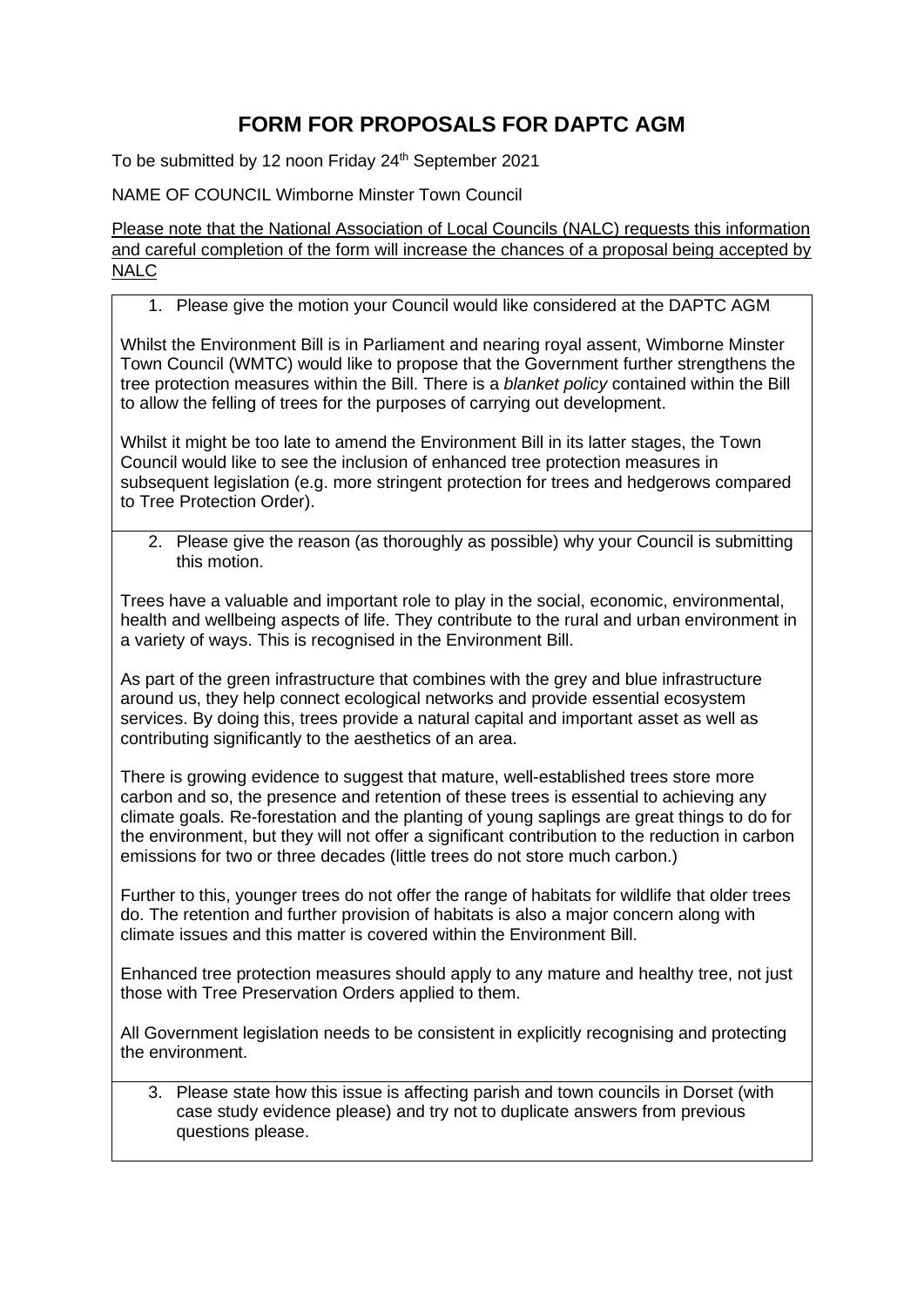The town of Wimborne Minster has seen a potential increase in population of approaching 20% in the last six years and this has been at the expense of Greenbelt, the loss of trees and the subsequent reduction in habitats and character of the area. Other Parish and Town Councils will have experienced similar circumstances.

An avenue of significant mature trees on entry to the west of the Town has been unnecessarily lost as a result of new housing development as have numerous TPO'd specimen trees. Tree Preservation Orders do not provide the protection status for mature trees when development is involved.

In addition to this, hedgerows have been removed in anticipation of any development and far in advance of its execution. This also has a detrimental impact on nature and wildlife habitats.

4. If you have information on how this issue is affecting parish and town councils nationally and why this is a national issue please give this and try not to duplicate answers from earlier questions please.

Over 1,900 local governments in 34 countries have made climate emergency declarations (as of June 2021).

The Private Members' Bill on Climate and Ecological Emergency is in the early stages of readings in Parliament with the objectives to ensure that the United Kingdom 'halts and reverses its overall contribution to the degradation and loss of nature'.

The Town Council is also submitting a separate motion that this Bill be supported.

Climate change is inextricably linked to the degradation of nature.

5. If relevant, please tell us exactly what aspect of national parish policy your Council would like NALC to lobby Government on (with case study evidence please).

Recognition of the importance of trees in the natural environment and their role in reducing carbon emissions.

All Government legislation needs to be consistent in explicitly recognising and protecting the environment given the urgent need to reverse climate change.

6. If you have the information, please tell us exactly which part of primary or secondary legislation (or secondary regulation/statutory instrument) your Council would like to be changed as a result of NALC/local lobbying.

All Town and Country Planning Acts, the Highways Act and soon to be Environment Act.

Support to be given to the draft Climate and Ecological Emergency Bill.

7. If relevant, please state what other action your Council would like NALC and its Policy Committee to take if this motion is adopted.

Town and Parish Councils to have a greater say in the decisions by the Local Planning Authorities and Highway Authorities on tree felling.

8. If you have the information, please confirm the names of any other organisation or local council that formally support your Council's motion.